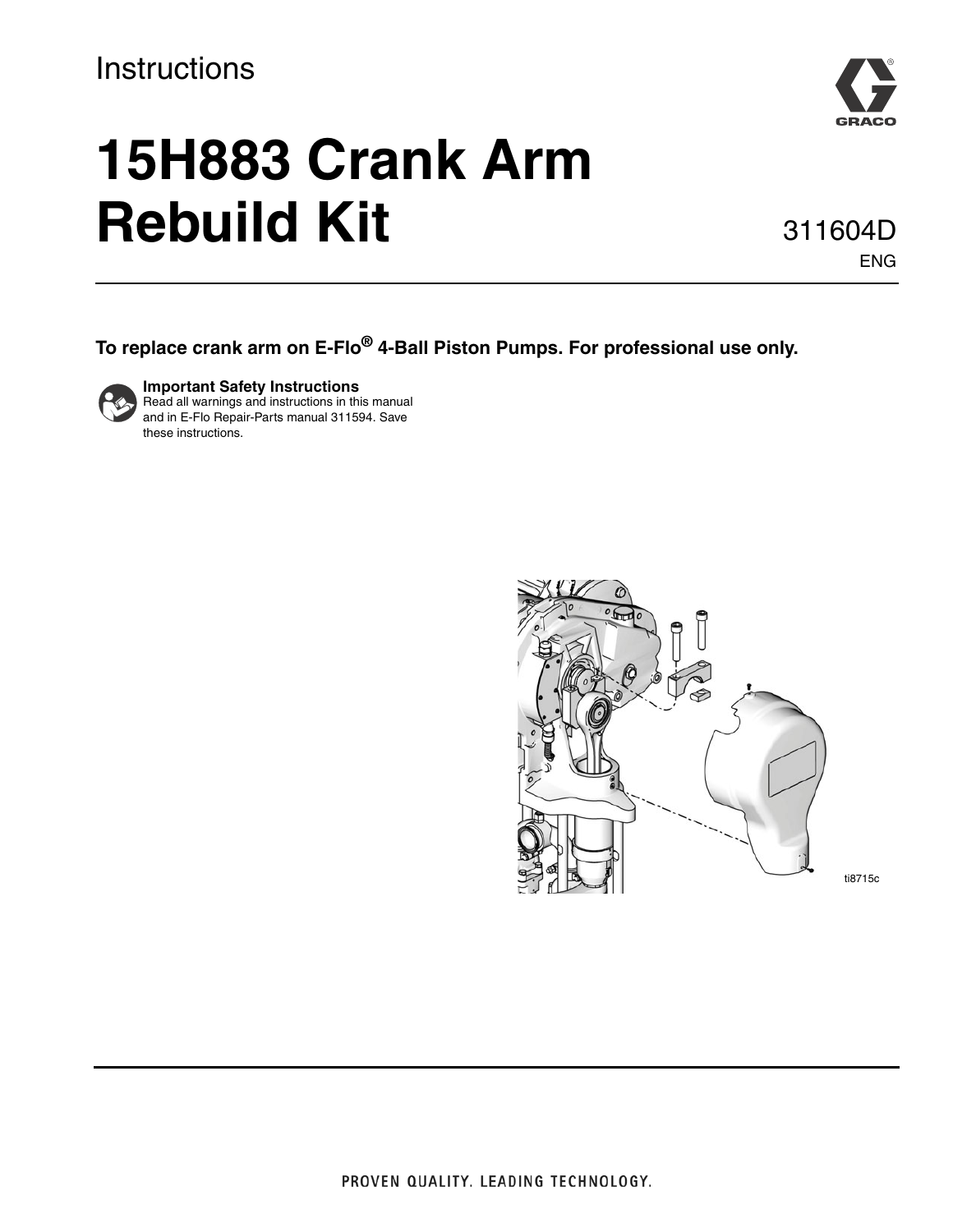# <span id="page-1-0"></span>**Pressure Relief Procedure**



System pressure can cause the pump to cycle unexpectedly, which could result in serious injury from splashing or moving parts.

- 1. Set START/STOP switch to STOP.
- 2. Push in SECURE DISABLE switch.
- 3. Open the back pressure regulator and all fluid drain valves in the system, having a waste container ready to catch drainage. Leave open until you are ready to pressurize system again.
- 4. Check that pressure gauges on fluid supply and return lines read zero. If gauges do not read zero, determine cause and carefully relieve pressure by VERY SLOWLY loosening a fitting. Clear obstruction before pressurizing system again.

# **Kit Parts**

**NOTE:** Crank Arm Rebuild Kit 15H883 includes parts to rebuild one crank arm assembly. Order two kits to rebuild both crank arm assemblies. Parts included in the kit are marked with an asterisk, for example (4\*). Use all the new parts in the kit.

#### **Ref.**

| No.   |     | <b>Part No. Description</b>        | Qtv |
|-------|-----|------------------------------------|-----|
| $4^*$ | n/a | ARM, crank                         | 1   |
| $5^*$ | n/a | SCREW, cap, socket-head; 5/8-11    | 2   |
|       |     | x 3 in. (76 mm)                    |     |
| $6*$  |     | 106082 RING, retaining             | 2   |
| $12*$ |     | 116719 SCREW, 8-32 hex washer head | 2   |
| $38*$ | n/a | CAP, crank arm                     | 1   |
| $39*$ | n/a | KEY, crank arm                     | 1   |

*Parts designated n/a are not available separately.*

# **Kit Installation**

## **Disassembly**



- 1. Jog the motor to bring the pump on the side being repaired to the bottom of its stroke. This provides access to the coupling nut (14).
- 2. Relieve pressure, page [2.](#page-1-0)
- 3. Shut off electrical power to the unit.
- 4. Remove two screws (12) and the cover. FIG. 1 shows the cover (32) on the side opposite from the motor; the motor side cover is (21).
- $9$  Place clean rag over slider cylinder (2).
- $10 \overline{0}$  Hold slider piston (9) flats with 3/4 in. wrench, and brace against tie rod (3).

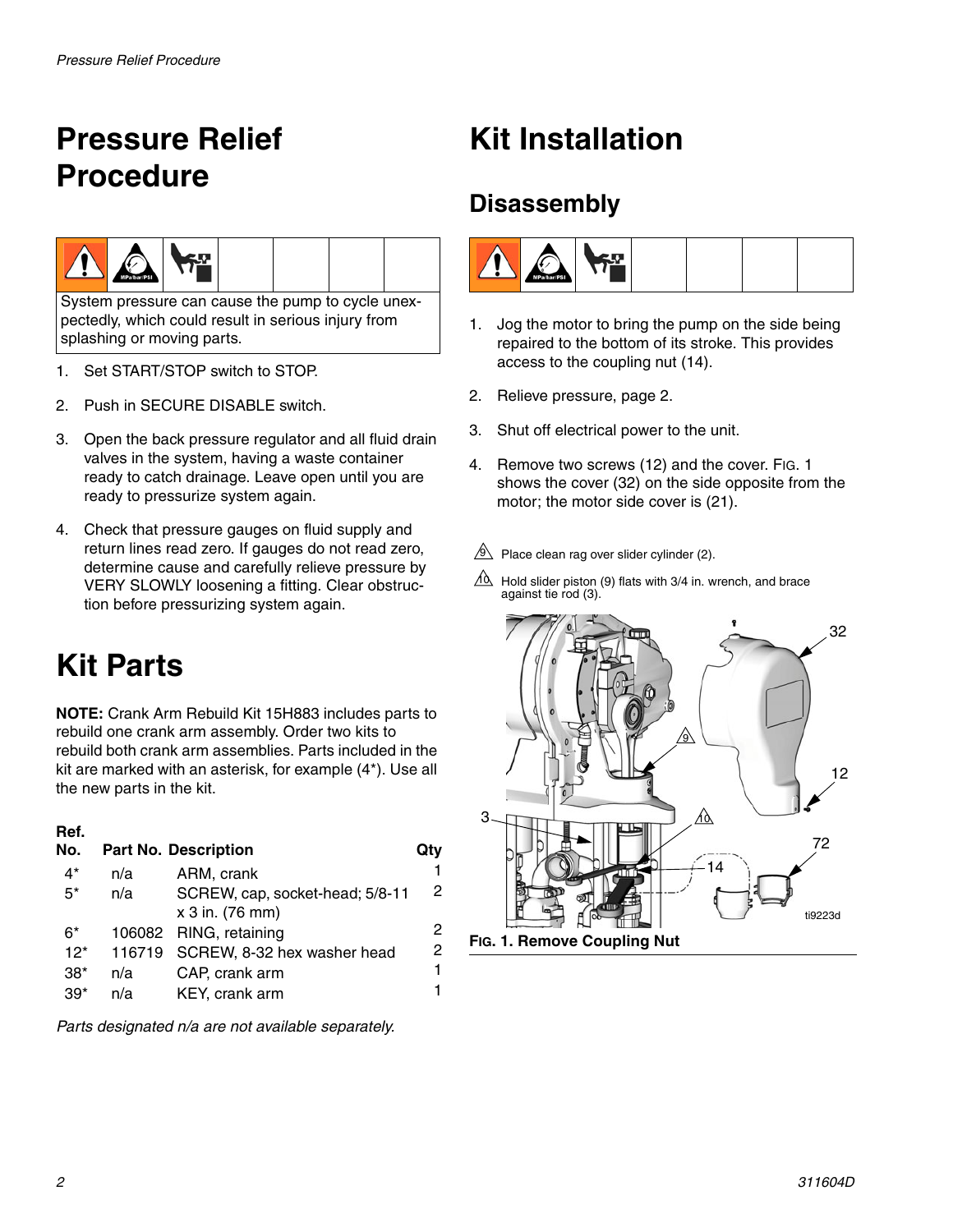- 5. Remove the 2-piece shield (72) by inserting a screwdriver straight into the slot, and using it as a lever to release the tab. Repeat for all tabs. **Do not** use the screwdriver to pry the shields apart.
- 6. Place a clean rag over the top of the slider cylinder (2) to prevent debris from falling into the slider assembly during disassembly.
- 7. Place a 3/4 in. wrench on the slider piston (9) flats (just above the coupling nut), to keep the slider piston/connecting rod from turning when you are loosening the coupling nut (14). Orient the wrench so it is braced against one of the tie rods (3). Applying excessive force to the slider piston/connecting rod can shorten the life of the lower pin bearing.
- 8. Using a 1-5/8 in. open-end wrench, unscrew the coupling nut (14) from the slider piston (9) and let it slide down onto the pump piston rod. Be careful not to lose the collars (13).
- 9. See FIG. 2. Using a 1/2 in. hex driver, unscrew the two cap screws (5). Remove the crank arm cap (38) and key (39). If necessary, use a plastic hammer to break these parts loose.
	- $9$  Place clean rag over slider cylinder (2).
	- $4\overline{\triangle}$  Apply antiseize lubricant (LPS®-04110 or equivalent) to screw (5) threads. Torque key-side screw to 210-230 ft-lb (283-310 N•m) first, then torque gap side screw to 210-230 ft-lb (283-310 N•m). Torque screws an additional 2-3 times each, or until they stop turning when torqued to 210-230 ft-lb (283-310 N•m).



**FIG. 2. Remove Crank Arm Cap**

- 10. See FIG. 3. Rotate the crank arm (4) to allow it to be removed from the output shaft (OS).
- 11. Pull the crank arm/connecting rod/slider piston assembly (CR) up and out of the cylinder.



12. See FIG. 4. Remove the outer retaining ring (6) securing the crank arm (4) to the connecting rod (7). Slide the crank arm shaft out of the connecting rod.

### **Reassembly**

1. Assemble the crank arm (4\*) to the connecting rod (7) with two retaining rings (6\*), oriented as shown.

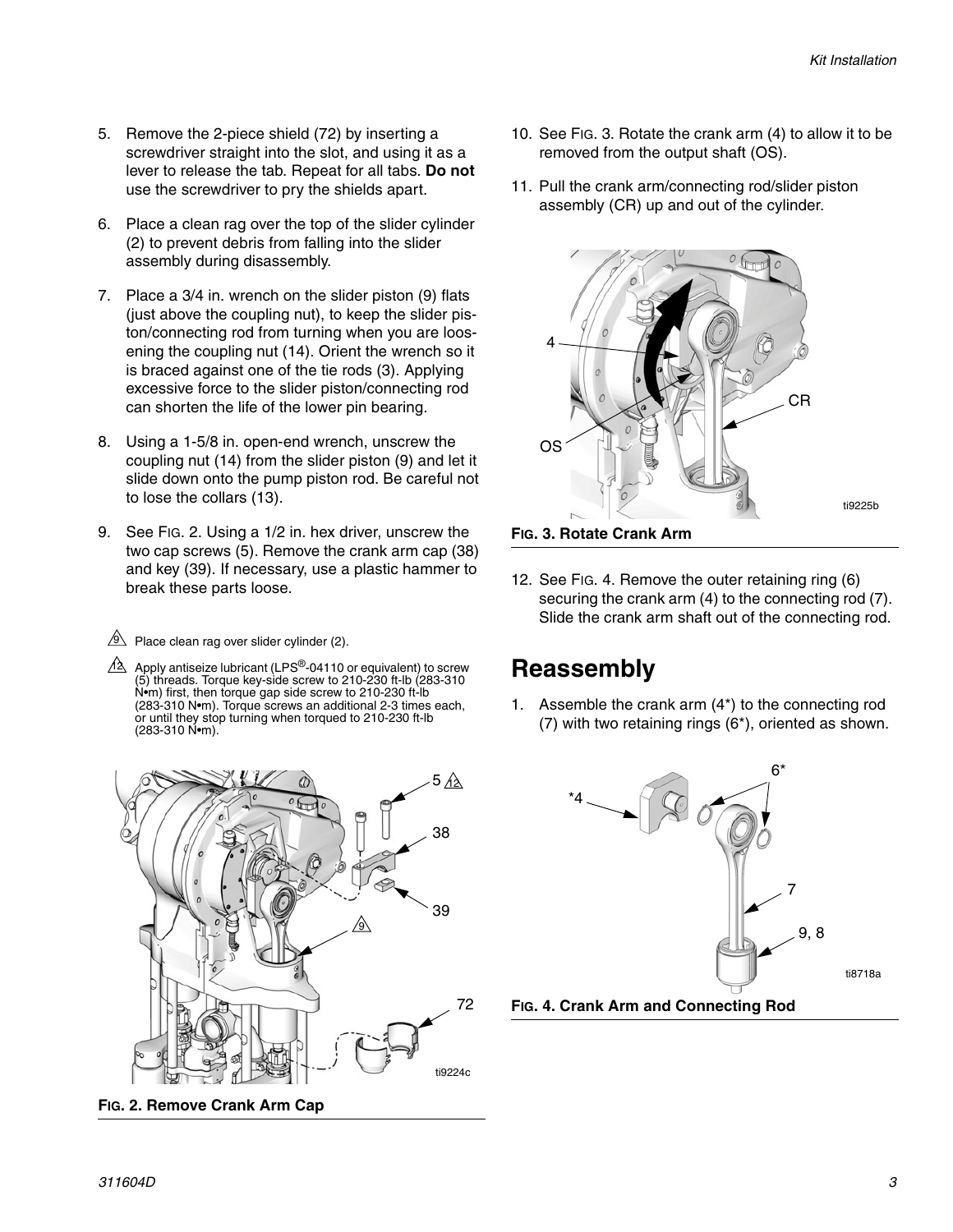2. See FIG. 5. Ensure that the joints between the bearings (8) align with the pin hole (PH) in the slider piston.



**FIG. 5. Slider Bearings**

- 3. Slide the piston (9) and connecting rod (7) into the cylinder (2).
- 4. Position the crank arm (4\*) to engage the output shaft (OS), and rotate it to the bottom of the output shaft.
- 5. See [FIG. 6](#page-3-0). Place a clean rag over the top of the slider cylinder (2) to prevent debris from falling into the slider assembly during reassembly.
- 6. Apply antiseize lubricant (LPS®-04110 or equivalent) to the threads of the cap screws (5). Install the key (39), crank arm cap (38), and cap screws (5), oriented as shown. While the gap-side screw is still loose, torque the key-side screw to 210-230 ft-lb (283-310 N•m). Then torque the gap-side screw to 210-230 ft-lb (283-310 N•m). Torque screws an additional 2-3 times each, or until they stop turning when torqued to 210-230 ft-lb (283-310 N•m).
- $9$  Place clean rag over slider cylinder (2).
- Apply antiseize lubricant (LPS<sup>®</sup>-04110 or equivalent) to screw<br>(5) threads. Torque key-side screw to 210-230 ft-lb (283-310 N•m) first, then torque gap side screw to 210-230 ft-lb (283-310 N•m). Torque screws an additional 2-3 times each, or until they stop turning when torqued to 210-230 ft-lb (283-310 N•m). 12



<span id="page-3-0"></span>**FIG. 6. Install Crank Arm Cap**

- 7. Ensure that the collars (13) are in place in the coupling nut (14).
- 8. Place a 3/4 in. wrench on the flats of the slider piston (9), to keep it from turning when you are tightening the coupling nut (14). Orient the wrench so it is braced against one of the tie rods (3) or the pump stand. Tighten the coupling nut (14) onto the slider piston (9) and torque to 75-80 ft-lb (102-108 N•m).
- 9. Install the shields (72) by engaging the bottom lips with the groove in the wet-cup cap. Snap the two shields together.
- 10. Remove the rag. Reinstall the cover (32 or 21) and screws (12\*).
- 11. Repeat for the other side.